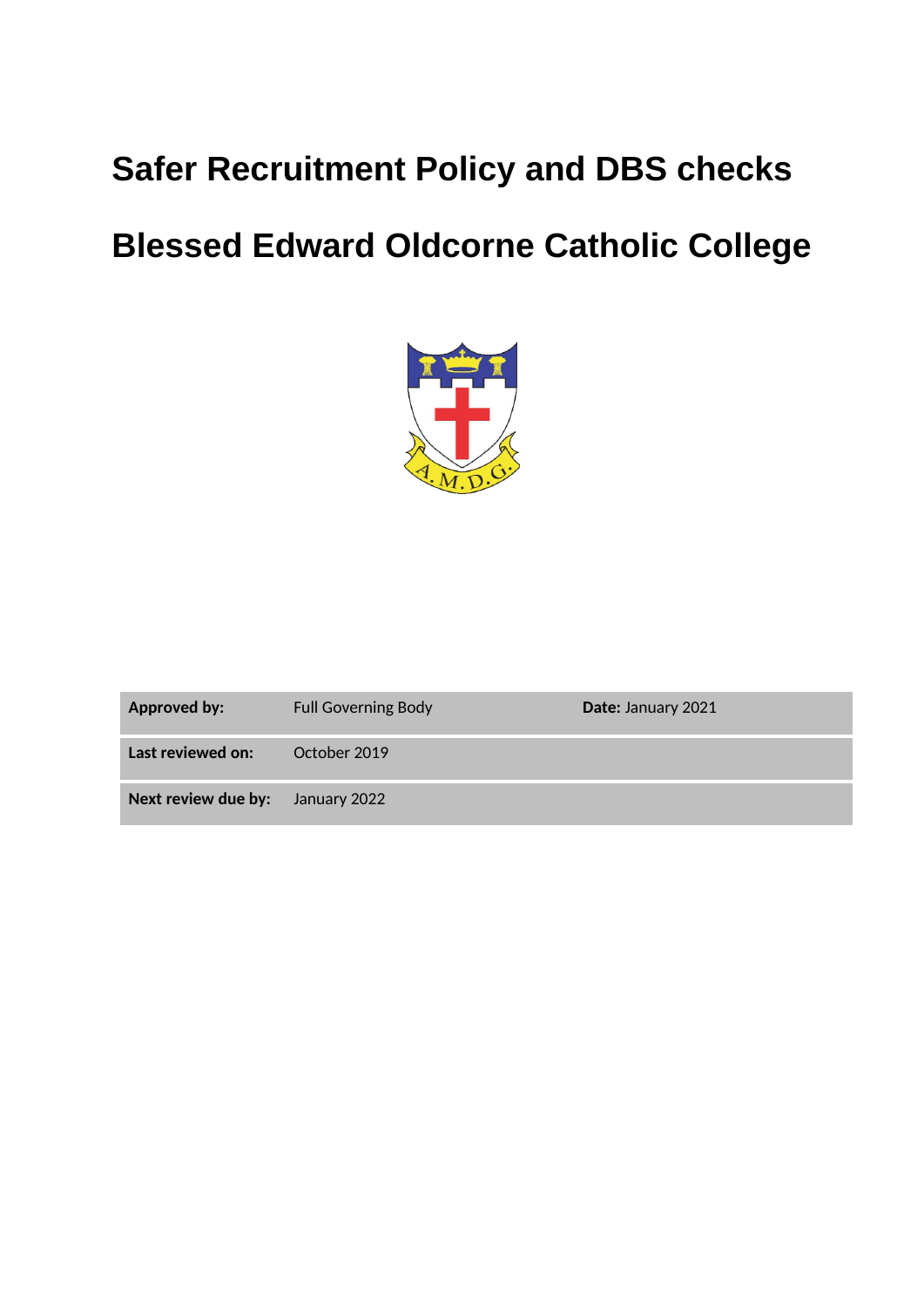# **Safer recruitment and DBS checks – policy and procedures**

We will record all information on the checks carried out in the school's single central record (SCR). Copies of these checks, where appropriate, will be held in individuals' personnel files. We follow requirements and best practice in retaining copies of these checks, as set out below.

# **New staff**

When appointing new staff, we will:

- Verify their identity
- Obtain (via the applicant) an enhanced Disclosure and Barring Service (DBS) certificate, including barred list information for those who will be engaging in regulated activity (see definition below). We will not keep a copy of this for longer than 6 months
- Obtain a separate barred list check if they will start work in regulated activity before the DBS certificate is available
- Verify their mental and physical fitness to carry out their work responsibilities
- Verify their right to work in the UK. We will keep a copy of this verification for the duration of the member of staff's employment and for 2 years afterwards
- Verify their professional qualifications, as appropriate
- Ensure they are not subject to a prohibition order if they are employed to be a teacher
- Carry out further additional checks, as appropriate, on candidates who have lived or worked outside of the UK, including (where relevant) any teacher sanctions or restrictions imposed by a European Economic Area professional regulating authority, and criminal records checks or their equivalent
- We will ask for written information about previous employment history and check that information is not contradictory or incomplete.
- We will seek references on all short-listed candidates, including internal candidates, before interview. We will scrutinise these and resolve any concerns before confirming appointments. The references requested will ask specific questions about the suitability of the applicant to work with children.

**Regulated activity** means a person who will be:

Responsible, on a regular basis in a school or college, for teaching, training, instructing, caring for or supervising children; or

Carrying out paid, or unsupervised unpaid, work regularly in a school or college where that work provides an opportunity for contact with children; or

Engaging in intimate or personal care or overnight activity, even if this happens only once and regardless of whether they are supervised or not

# **Existing staff**

If we have concerns about an existing member of staff's suitability to work with children, we will carry out all the relevant checks as if the individual was a new member of staff. We will also do this if an individual moves from a post that is not regulated activity to one that is.

We will refer to the DBS anyone who has harmed, or poses a risk of harm, to a child or vulnerable adult where:

• We believe the individual has engaged in [relevant conduct;](https://www.gov.uk/guidance/making-barring-referrals-to-the-dbs#relevant-conduct-in-relation-to-children) or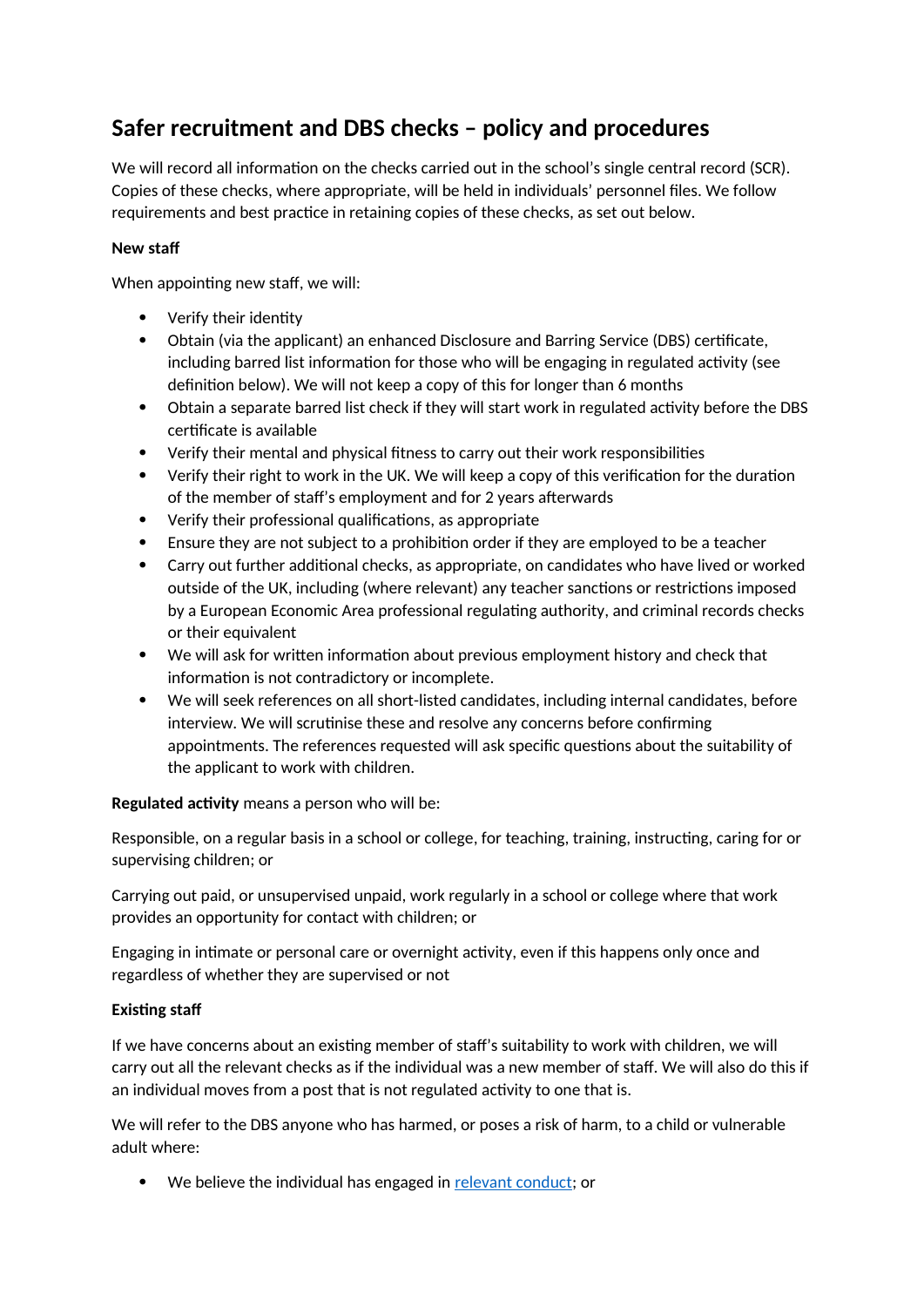- The individual has received a caution or conviction for a relevant offence, or there is reason to believe the individual has committed a listed relevant offence, under the [Safeguarding](http://www.legislation.gov.uk/uksi/2009/37/contents/made)  [Vulnerable Groups Act 2006 \(Prescribed Criteria and Miscellaneous Provisions\) Regulations](http://www.legislation.gov.uk/uksi/2009/37/contents/made)  [2009;](http://www.legislation.gov.uk/uksi/2009/37/contents/made) or
- The 'harm test' is satisfied in respect of the individual (i.e. they may harm a child or vulnerable adult or put them at risk of harm); and
- The individual has been removed from working in regulated activity (paid or unpaid) or would have been removed if they had not left

# **Agency and third-party staff**

We will obtain written notification from any agency or third-party organisation that it has carried out the necessary safer recruitment checks that we would otherwise perform. We will also check that the person presenting themselves for work is the same person on whom the checks have been made.

# **Contractors**

We will ensure that any contractor, or any employee of the contractor, who is to work at the school has had the appropriate level of DBS check (this includes contractors who are provided through a PFI or similar contract). This will be:

- An enhanced DBS check with barred list information for contractors engaging in regulated activity
- An enhanced DBS check, not including barred list information, for all other contractors who are not in regulated activity but whose work provides them with an opportunity for regular contact with children

We will obtain the DBS check for self-employed contractors.

We will not keep copies of such checks for longer than 6 months.

Contractors who have not had any checks will not be allowed to work unsupervised or engage in regulated activity under any circumstances.

We will check the identity of all contractors and their staff on arrival at the school.

#### **Trainee/student teachers**

Where applicants for initial teacher training are salaried by us, we will ensure that all necessary checks are carried out.

Where trainee teachers are fee-funded, we will obtain written confirmation from the training provider that necessary checks have been carried out and that the trainee has been judged by the provider to be suitable to work with children.

#### **Volunteers**

We will:

- Never leave an unchecked volunteer unsupervised or allow them to work in regulated activity
- Obtain an enhanced DBS check with barred list information for all volunteers who are new to working in regulated activity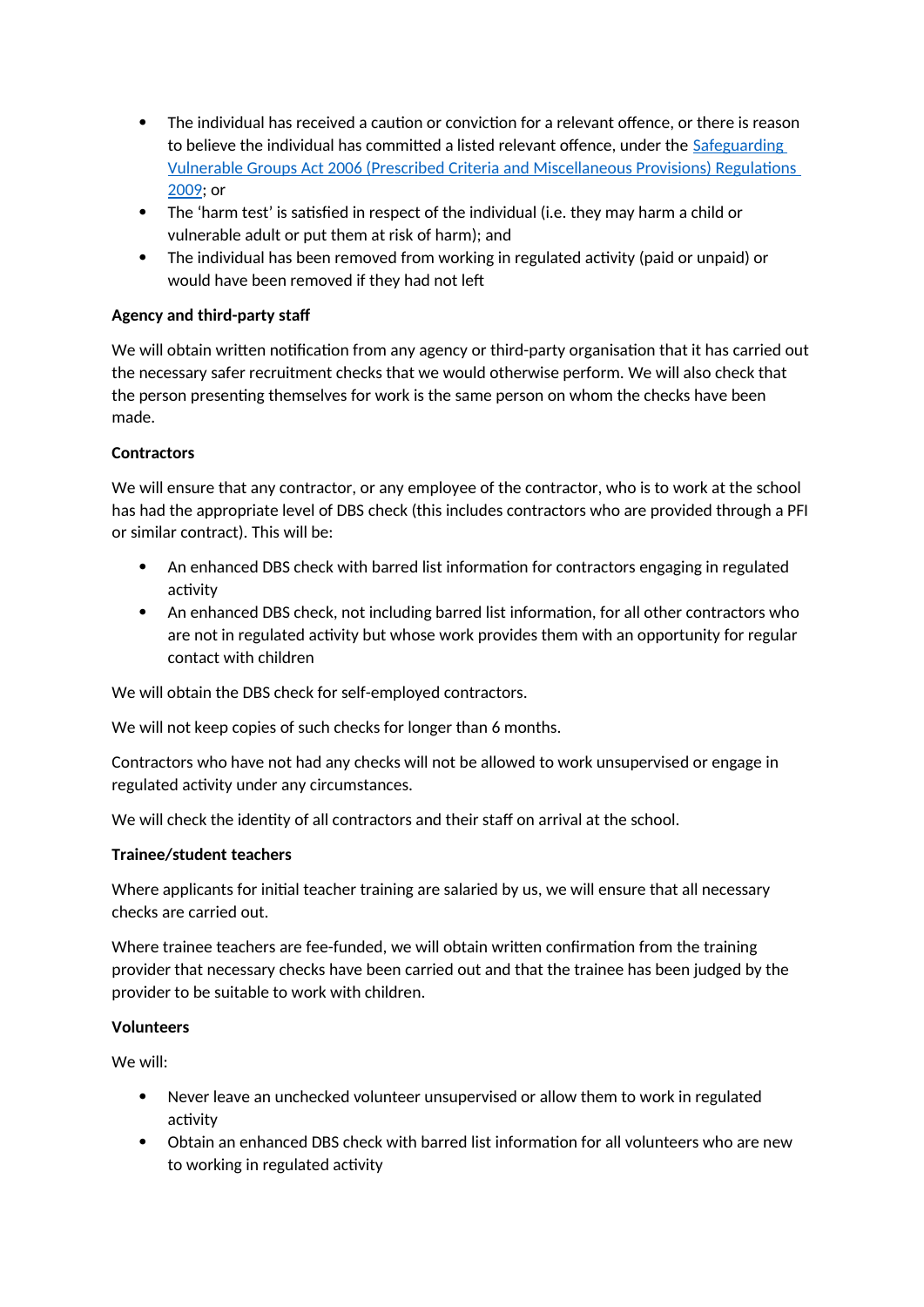Carry out a risk assessment when deciding whether to seek an enhanced DBS check without barred list information for any volunteers not engaging in regulated activity. We will retain a record of this risk assessment

#### **Governors**

All governors will have an enhanced DBS check without barred list information.

They will have an enhanced DBS check with barred list information if working in regulated activity.

All governors will also have a section 128 check (as a section 128 direction disqualifies an individual from being a maintained school governor).

#### **Staff working in alternative provision settings**

Where we place a pupil with an alternative provision provider, we obtain written confirmation from the provider that they have carried out the appropriate safeguarding checks on individuals working there that we would otherwise perform.

#### **Adults who supervise pupils on work experience**

When organising work experience, we will ensure that policies and procedures are in place to protect children from harm.

We will also consider whether it is necessary for barred list checks to be carried out on the individuals who supervise a pupil under 16 on work experience. This will depend on the specific circumstances of the work experience, including the nature of the supervision, the frequency of the activity being supervised, and whether the work is regulated activity.

# **Pupils staying with host families**

Where the school makes arrangements for pupils to be provided with care and accommodation by a host family to which they are not related (for example, during a foreign exchange visit), we will request enhanced DBS checks with barred list information on those people.

Where the school is organising such hosting arrangements overseas and host families cannot be checked in the same way, we will work with our partner schools abroad to ensure that similar assurances are undertaken prior to the visit.

#### **Recruiting Teachers from overseas**

Following the UK's withdrawal from the European Union, Keeping children safe in education 2020 has been amended to provide advice on how schools and colleges can check the past conduct of individuals who have lived or worked overseas.

From 01 January 2021 the TRA Teacher Services system will no longer maintain a list of those teachers who have been sanctioned in EEA member states. Paragraph 172 KCSIE 2020 details how information about a teacher's past conduct may be obtained namely,

172. Individuals who have lived or worked outside the UK must undergo the same checks as all other staff in schools or colleges (set out in paragraphs 154 and 160). This includes obtaining (via the applicant) an enhanced DBS certificate (including barred list information, for those who will be engaging in regulated activity) even if the individual has never been to the UK. In addition, schools and colleges must make any further checks they think appropriate so that any relevant events that occurred outside the UK can be considered. These checks could include, where available: